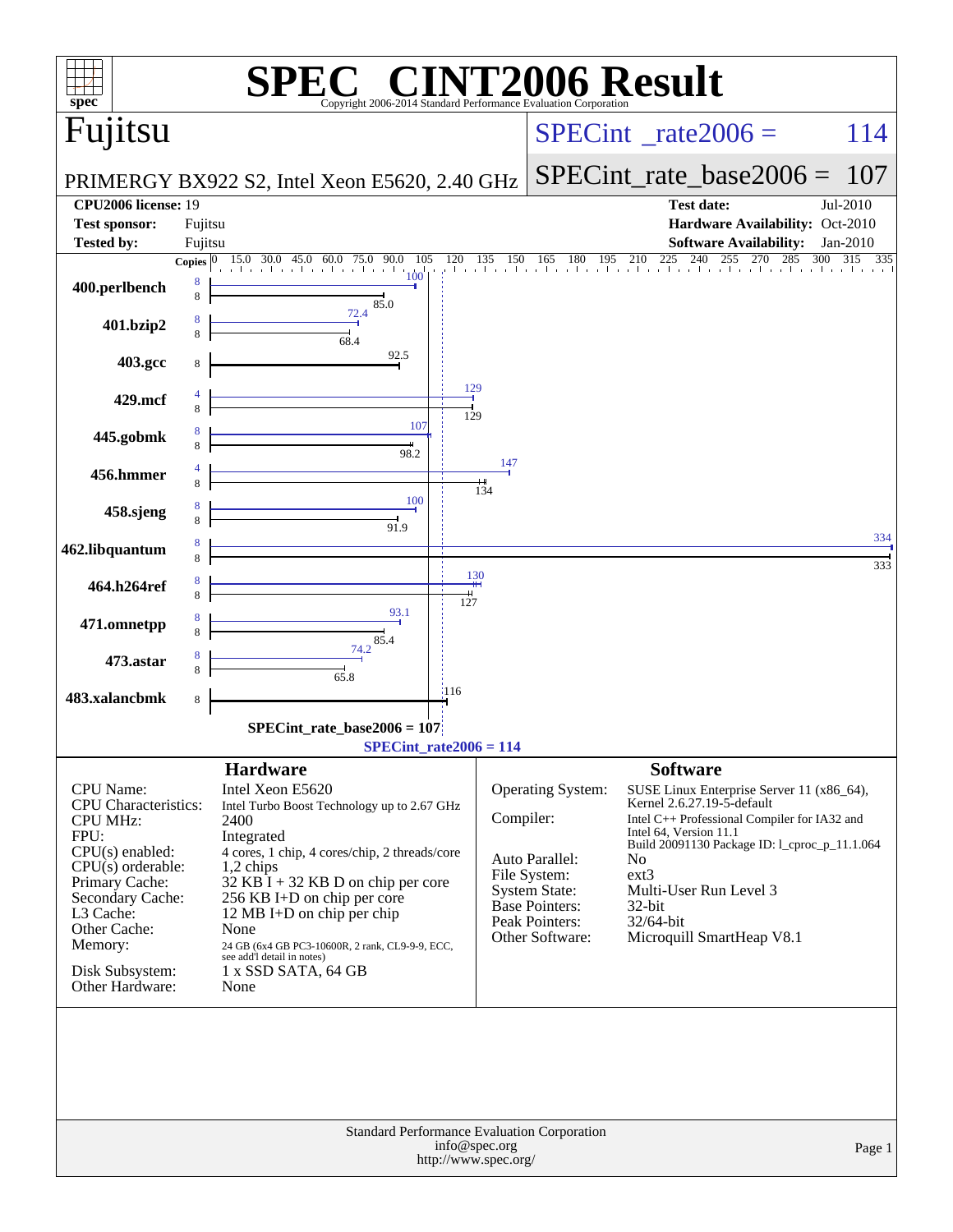

# **[SPEC CINT2006 Result](http://www.spec.org/auto/cpu2006/Docs/result-fields.html#SPECCINT2006Result)**

## Fujitsu

## SPECint rate $2006 = 114$

PRIMERGY BX922 S2, Intel Xeon E5620, 2.40 GHz

[SPECint\\_rate\\_base2006 =](http://www.spec.org/auto/cpu2006/Docs/result-fields.html#SPECintratebase2006) 107

**[CPU2006 license:](http://www.spec.org/auto/cpu2006/Docs/result-fields.html#CPU2006license)** 19 **[Test date:](http://www.spec.org/auto/cpu2006/Docs/result-fields.html#Testdate)** Jul-2010

**[Test sponsor:](http://www.spec.org/auto/cpu2006/Docs/result-fields.html#Testsponsor)** Fujitsu **[Hardware Availability:](http://www.spec.org/auto/cpu2006/Docs/result-fields.html#HardwareAvailability)** Oct-2010 **[Tested by:](http://www.spec.org/auto/cpu2006/Docs/result-fields.html#Testedby)** Fujitsu **[Software Availability:](http://www.spec.org/auto/cpu2006/Docs/result-fields.html#SoftwareAvailability)** Jan-2010

### **[Results Table](http://www.spec.org/auto/cpu2006/Docs/result-fields.html#ResultsTable)**

|                    | <b>Base</b>   |                |       |                                                                                                          |       |                |       |               | <b>Peak</b>    |              |                |              |                |              |  |
|--------------------|---------------|----------------|-------|----------------------------------------------------------------------------------------------------------|-------|----------------|-------|---------------|----------------|--------------|----------------|--------------|----------------|--------------|--|
| <b>Benchmark</b>   | <b>Copies</b> | <b>Seconds</b> | Ratio | <b>Seconds</b>                                                                                           | Ratio | <b>Seconds</b> | Ratio | <b>Copies</b> | <b>Seconds</b> | <b>Ratio</b> | <b>Seconds</b> | <b>Ratio</b> | <b>Seconds</b> | <b>Ratio</b> |  |
| 400.perlbench      |               | 916            | 85.4  | 922                                                                                                      | 84.7  | 919            | 85.0  |               | 779            | <b>100</b>   | 779            | 100          | 773            | 101          |  |
| 401.bzip2          |               | 1129           | 68.4  | 1129                                                                                                     | 68.4  | 1131           | 68.2  |               | 1067           | 72.3         | 1062           | 72.7         | 1066           | 72.4         |  |
| $403.\mathrm{gcc}$ |               | 697            | 92.3  | 692                                                                                                      | 93.0  | 696            | 92.5  |               | 697            | 92.3         | 692            | 93.0         | 696            | 92.5         |  |
| $429$ .mcf         |               | 566            | 129   | 566                                                                                                      | 129   | 569            | 128   |               | 283            | 129          | 283            | 129          | 283            | 129          |  |
| $445$ .gobmk       |               | 856            | 98.0  | 846                                                                                                      | 99.2  | 855            | 98.2  |               | 787            | 107          | 784            | 107          | 776            | 108          |  |
| 456.hmmer          |               | 556            | 134   | 566                                                                                                      | 132   | 552            | 135   |               | 255            | 147          | 255            | 147          | 254            | 147          |  |
| $458$ .sjeng       | 8             | 1055           | 91.8  | 1052                                                                                                     | 92.0  | 1054           | 91.9  |               | 964            | 100          | 961            | 101          | 964            | 100          |  |
| 462.libquantum     |               | 497            | 333   | 497                                                                                                      | 334   | 498            | 333   |               | 496            | 334          | 496            | 334          | 495            | 335          |  |
| 464.h264ref        |               | 1396           | 127   | 1381                                                                                                     | 128   | 1397           | 127   |               | 1372           | 129          | 1360           | <u>130</u>   | 1332           | 133          |  |
| 471.omnetpp        |               | 586            | 85.4  | 586                                                                                                      | 85.3  | 586            | 85.4  |               | 536            | 93.2         | 537            | 93.1         | 537            | 93.0         |  |
| $473$ . astar      |               | 853            | 65.8  | 853                                                                                                      | 65.8  | 852            | 65.9  |               | 757            | 74.2         | 757            | 74.2         | 757            | 74.1         |  |
| 483.xalancbmk      |               | 475            | 116   | 476                                                                                                      | 116   | 476            | 116   |               | 475            | 116          | 476            | 116          | 476            | 116          |  |
|                    |               |                |       | Results appear in the order in which they were run. Bold underlined text indicates a median measurement. |       |                |       |               |                |              |                |              |                |              |  |

#### **[Submit Notes](http://www.spec.org/auto/cpu2006/Docs/result-fields.html#SubmitNotes)**

The config file option 'submit' was used. numactl was used to bind copies to the cores

## **[Operating System Notes](http://www.spec.org/auto/cpu2006/Docs/result-fields.html#OperatingSystemNotes)**

'ulimit -s unlimited' was used to set the stacksize to unlimited prior to run

#### **[Platform Notes](http://www.spec.org/auto/cpu2006/Docs/result-fields.html#PlatformNotes)**

 The system automatically configures the memory to run at 1067 MHz. BIOS configuration: Data Reuse Optimization = Disable Performance/Power Setting = Traditional

## **[General Notes](http://www.spec.org/auto/cpu2006/Docs/result-fields.html#GeneralNotes)**

 For information about Fujitsu please visit: <http://www.fujitsu.com> Binaries were compiled on SLES 10 with Binutils 2.18.50.0.7.20080502

# **[Base Compiler Invocation](http://www.spec.org/auto/cpu2006/Docs/result-fields.html#BaseCompilerInvocation)**

[C benchmarks](http://www.spec.org/auto/cpu2006/Docs/result-fields.html#Cbenchmarks): [icc -m32](http://www.spec.org/cpu2006/results/res2010q3/cpu2006-20100716-12456.flags.html#user_CCbase_intel_icc_32bit_5ff4a39e364c98233615fdd38438c6f2)

Continued on next page

Standard Performance Evaluation Corporation [info@spec.org](mailto:info@spec.org) <http://www.spec.org/>

Page 2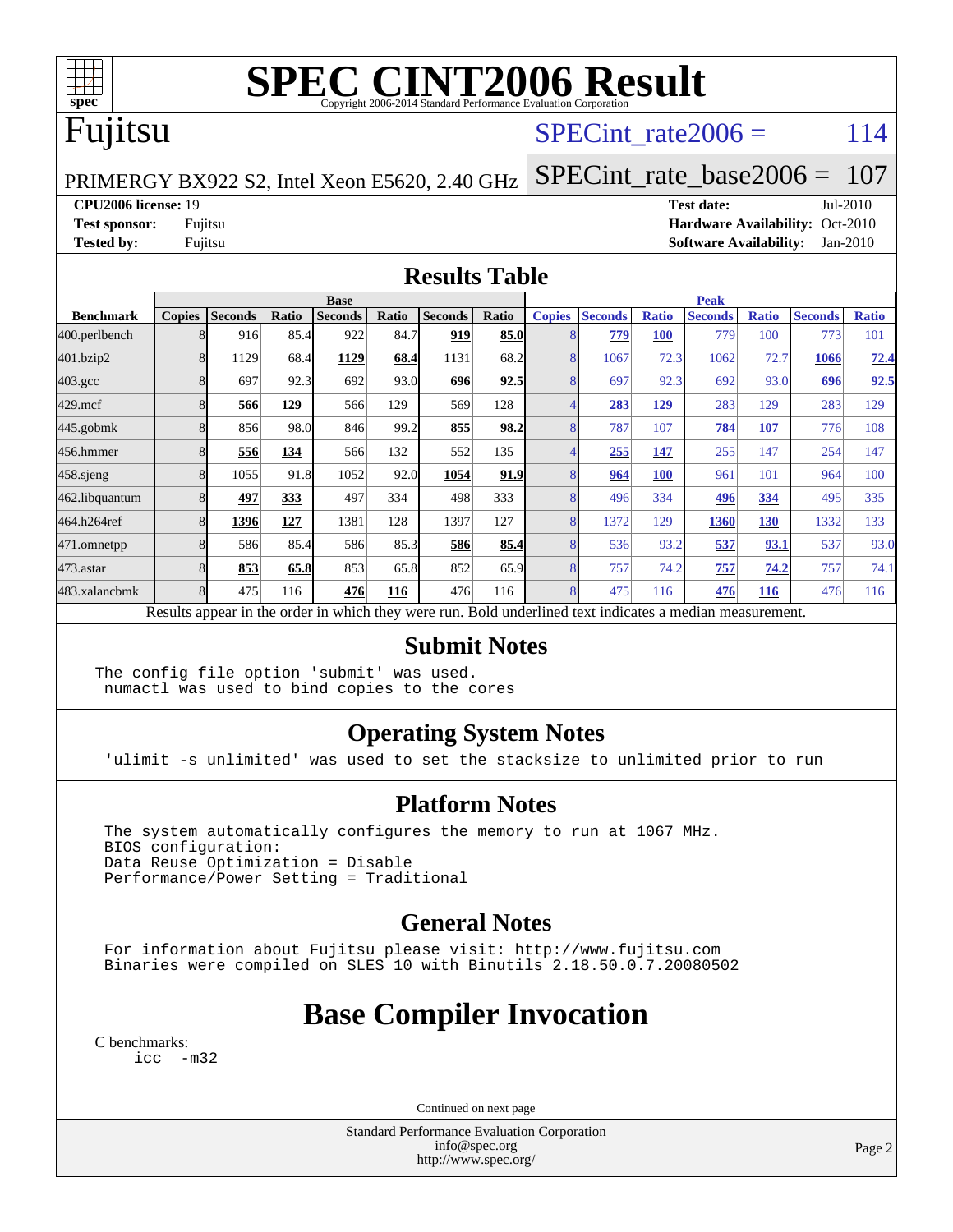| <b>SPEC CINT2006 Result</b><br>spec<br>Copyright 2006-2014 Standard Performance Evaluation Corporation                                                             |                                                                                                                 |  |  |  |  |  |  |  |
|--------------------------------------------------------------------------------------------------------------------------------------------------------------------|-----------------------------------------------------------------------------------------------------------------|--|--|--|--|--|--|--|
| Fujitsu                                                                                                                                                            | 114<br>$SPECint rate 2006 =$                                                                                    |  |  |  |  |  |  |  |
| PRIMERGY BX922 S2, Intel Xeon E5620, 2.40 GHz                                                                                                                      | $SPECint_rate_base2006 =$<br>107                                                                                |  |  |  |  |  |  |  |
| <b>CPU2006 license: 19</b><br><b>Test sponsor:</b><br>Fujitsu<br><b>Tested by:</b><br>Fujitsu                                                                      | <b>Test date:</b><br>Jul-2010<br>Hardware Availability: Oct-2010<br><b>Software Availability:</b><br>$Jan-2010$ |  |  |  |  |  |  |  |
| <b>Base Compiler Invocation (Continued)</b><br>$C_{++}$ benchmarks:<br>icpc -m32                                                                                   |                                                                                                                 |  |  |  |  |  |  |  |
| <b>Base Portability Flags</b>                                                                                                                                      |                                                                                                                 |  |  |  |  |  |  |  |
| 400.perlbench: -DSPEC_CPU_LINUX_IA32<br>462.libquantum: - DSPEC_CPU_LINUX<br>483.xalancbmk: -DSPEC_CPU_LINUX                                                       |                                                                                                                 |  |  |  |  |  |  |  |
| <b>Base Optimization Flags</b>                                                                                                                                     |                                                                                                                 |  |  |  |  |  |  |  |
| C benchmarks:<br>-xSSE4.2 -ipo -03 -no-prec-div -static -opt-prefetch                                                                                              |                                                                                                                 |  |  |  |  |  |  |  |
| $C_{++}$ benchmarks:<br>-xSSE4.2 -ipo -03 -no-prec-div -opt-prefetch -Wl,-z, muldefs<br>-L/home/cmplr/usr3/alrahate/cpu2006.1.1.ic11.1/libic11.1-32bit -lsmartheap |                                                                                                                 |  |  |  |  |  |  |  |
| <b>Base Other Flags</b>                                                                                                                                            |                                                                                                                 |  |  |  |  |  |  |  |
| C benchmarks:                                                                                                                                                      |                                                                                                                 |  |  |  |  |  |  |  |
| 403.gcc: -Dalloca=_alloca                                                                                                                                          |                                                                                                                 |  |  |  |  |  |  |  |
| <b>Peak Compiler Invocation</b><br>C benchmarks (except as noted below):<br>$\text{icc}$ -m32                                                                      |                                                                                                                 |  |  |  |  |  |  |  |
| 401.bzip2: icc -m64                                                                                                                                                |                                                                                                                 |  |  |  |  |  |  |  |
| 456.hmmer: icc -m64                                                                                                                                                |                                                                                                                 |  |  |  |  |  |  |  |
| 458.sjeng: icc -m64                                                                                                                                                |                                                                                                                 |  |  |  |  |  |  |  |
| 462.libquantum: icc -m64                                                                                                                                           |                                                                                                                 |  |  |  |  |  |  |  |
| C++ benchmarks (except as noted below):<br>icpc -m32                                                                                                               |                                                                                                                 |  |  |  |  |  |  |  |
| 473.astar: icpc -m64                                                                                                                                               |                                                                                                                 |  |  |  |  |  |  |  |

Standard Performance Evaluation Corporation [info@spec.org](mailto:info@spec.org) <http://www.spec.org/>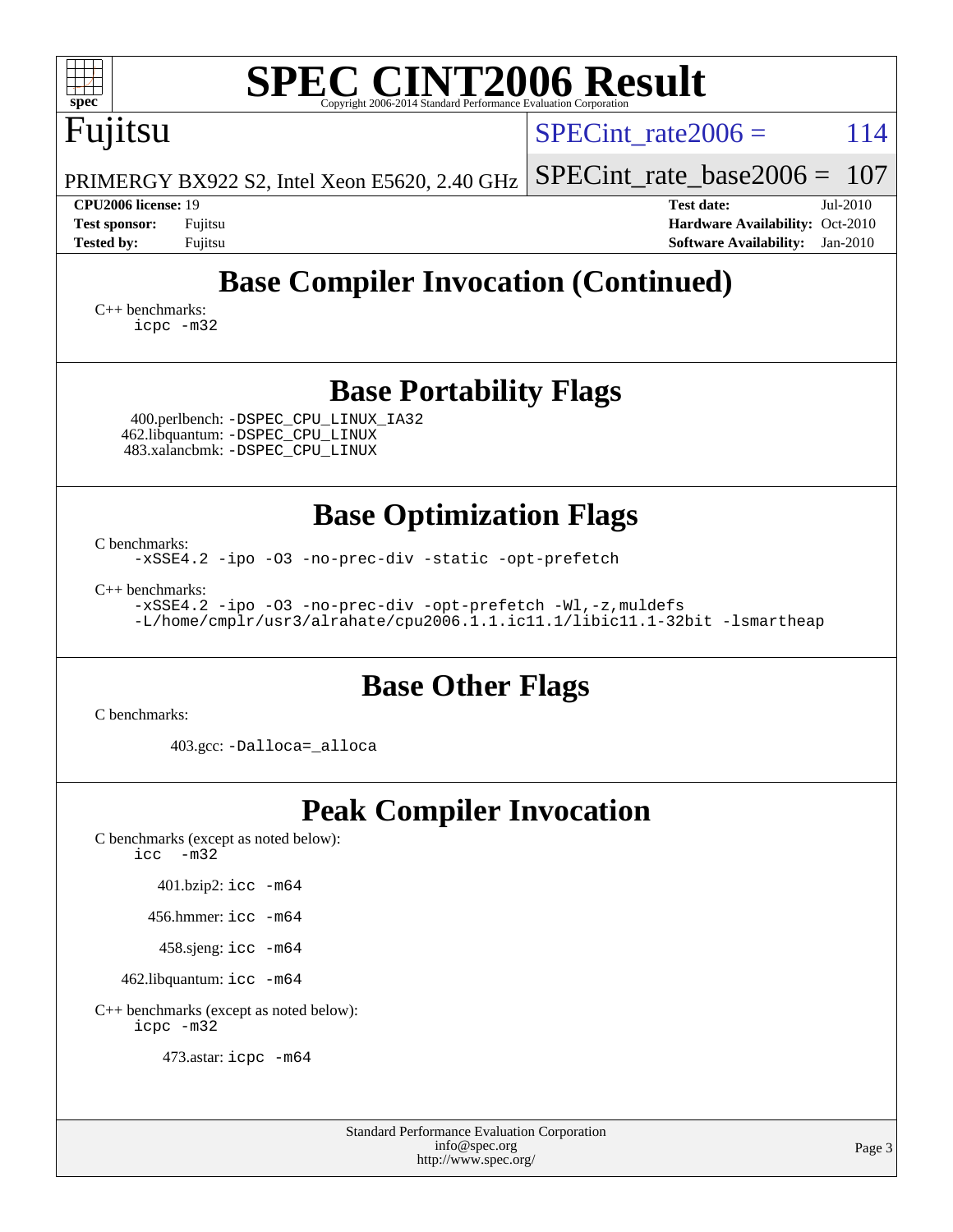

# **[SPEC CINT2006 Result](http://www.spec.org/auto/cpu2006/Docs/result-fields.html#SPECCINT2006Result)**

# Fujitsu

SPECint rate $2006 = 114$ 

Page 4

PRIMERGY BX922 S2, Intel Xeon E5620, 2.40 GHz [SPECint\\_rate\\_base2006 =](http://www.spec.org/auto/cpu2006/Docs/result-fields.html#SPECintratebase2006) 107

**[CPU2006 license:](http://www.spec.org/auto/cpu2006/Docs/result-fields.html#CPU2006license)** 19 **[Test date:](http://www.spec.org/auto/cpu2006/Docs/result-fields.html#Testdate)** Jul-2010 **[Test sponsor:](http://www.spec.org/auto/cpu2006/Docs/result-fields.html#Testsponsor)** Fujitsu **[Hardware Availability:](http://www.spec.org/auto/cpu2006/Docs/result-fields.html#HardwareAvailability)** Oct-2010 **[Tested by:](http://www.spec.org/auto/cpu2006/Docs/result-fields.html#Testedby)** Fujitsu **[Software Availability:](http://www.spec.org/auto/cpu2006/Docs/result-fields.html#SoftwareAvailability)** Jan-2010

## **[Peak Portability Flags](http://www.spec.org/auto/cpu2006/Docs/result-fields.html#PeakPortabilityFlags)**

 400.perlbench: [-DSPEC\\_CPU\\_LINUX\\_IA32](http://www.spec.org/cpu2006/results/res2010q3/cpu2006-20100716-12456.flags.html#b400.perlbench_peakCPORTABILITY_DSPEC_CPU_LINUX_IA32) 401.bzip2: [-DSPEC\\_CPU\\_LP64](http://www.spec.org/cpu2006/results/res2010q3/cpu2006-20100716-12456.flags.html#suite_peakCPORTABILITY401_bzip2_DSPEC_CPU_LP64) 456.hmmer: [-DSPEC\\_CPU\\_LP64](http://www.spec.org/cpu2006/results/res2010q3/cpu2006-20100716-12456.flags.html#suite_peakCPORTABILITY456_hmmer_DSPEC_CPU_LP64) 458.sjeng: [-DSPEC\\_CPU\\_LP64](http://www.spec.org/cpu2006/results/res2010q3/cpu2006-20100716-12456.flags.html#suite_peakCPORTABILITY458_sjeng_DSPEC_CPU_LP64) 462.libquantum: [-DSPEC\\_CPU\\_LP64](http://www.spec.org/cpu2006/results/res2010q3/cpu2006-20100716-12456.flags.html#suite_peakCPORTABILITY462_libquantum_DSPEC_CPU_LP64) [-DSPEC\\_CPU\\_LINUX](http://www.spec.org/cpu2006/results/res2010q3/cpu2006-20100716-12456.flags.html#b462.libquantum_peakCPORTABILITY_DSPEC_CPU_LINUX) 473.astar: [-DSPEC\\_CPU\\_LP64](http://www.spec.org/cpu2006/results/res2010q3/cpu2006-20100716-12456.flags.html#suite_peakCXXPORTABILITY473_astar_DSPEC_CPU_LP64) 483.xalancbmk: [-DSPEC\\_CPU\\_LINUX](http://www.spec.org/cpu2006/results/res2010q3/cpu2006-20100716-12456.flags.html#b483.xalancbmk_peakCXXPORTABILITY_DSPEC_CPU_LINUX)

## **[Peak Optimization Flags](http://www.spec.org/auto/cpu2006/Docs/result-fields.html#PeakOptimizationFlags)**

[C benchmarks](http://www.spec.org/auto/cpu2006/Docs/result-fields.html#Cbenchmarks):

Standard Performance Evaluation Corporation 400.perlbench: [-xSSE4.2](http://www.spec.org/cpu2006/results/res2010q3/cpu2006-20100716-12456.flags.html#user_peakPASS2_CFLAGSPASS2_LDCFLAGS400_perlbench_f-xSSE42_f91528193cf0b216347adb8b939d4107)(pass 2) [-prof-gen](http://www.spec.org/cpu2006/results/res2010q3/cpu2006-20100716-12456.flags.html#user_peakPASS1_CFLAGSPASS1_LDCFLAGS400_perlbench_prof_gen_e43856698f6ca7b7e442dfd80e94a8fc)(pass 1) [-ipo](http://www.spec.org/cpu2006/results/res2010q3/cpu2006-20100716-12456.flags.html#user_peakPASS2_CFLAGSPASS2_LDCFLAGS400_perlbench_f-ipo)(pass 2) [-O3](http://www.spec.org/cpu2006/results/res2010q3/cpu2006-20100716-12456.flags.html#user_peakPASS2_CFLAGSPASS2_LDCFLAGS400_perlbench_f-O3)(pass 2) [-no-prec-div](http://www.spec.org/cpu2006/results/res2010q3/cpu2006-20100716-12456.flags.html#user_peakPASS2_CFLAGSPASS2_LDCFLAGS400_perlbench_f-no-prec-div)(pass 2) [-static](http://www.spec.org/cpu2006/results/res2010q3/cpu2006-20100716-12456.flags.html#user_peakPASS2_CFLAGSPASS2_LDCFLAGS400_perlbench_f-static)(pass 2) [-prof-use](http://www.spec.org/cpu2006/results/res2010q3/cpu2006-20100716-12456.flags.html#user_peakPASS2_CFLAGSPASS2_LDCFLAGS400_perlbench_prof_use_bccf7792157ff70d64e32fe3e1250b55)(pass 2) [-ansi-alias](http://www.spec.org/cpu2006/results/res2010q3/cpu2006-20100716-12456.flags.html#user_peakCOPTIMIZE400_perlbench_f-ansi-alias) 401.bzip2: [-xSSE4.2](http://www.spec.org/cpu2006/results/res2010q3/cpu2006-20100716-12456.flags.html#user_peakPASS2_CFLAGSPASS2_LDCFLAGS401_bzip2_f-xSSE42_f91528193cf0b216347adb8b939d4107)(pass 2) [-prof-gen](http://www.spec.org/cpu2006/results/res2010q3/cpu2006-20100716-12456.flags.html#user_peakPASS1_CFLAGSPASS1_LDCFLAGS401_bzip2_prof_gen_e43856698f6ca7b7e442dfd80e94a8fc)(pass 1) [-ipo](http://www.spec.org/cpu2006/results/res2010q3/cpu2006-20100716-12456.flags.html#user_peakPASS2_CFLAGSPASS2_LDCFLAGS401_bzip2_f-ipo)(pass 2) [-O3](http://www.spec.org/cpu2006/results/res2010q3/cpu2006-20100716-12456.flags.html#user_peakPASS2_CFLAGSPASS2_LDCFLAGS401_bzip2_f-O3)(pass 2) [-no-prec-div](http://www.spec.org/cpu2006/results/res2010q3/cpu2006-20100716-12456.flags.html#user_peakPASS2_CFLAGSPASS2_LDCFLAGS401_bzip2_f-no-prec-div)(pass 2) [-static](http://www.spec.org/cpu2006/results/res2010q3/cpu2006-20100716-12456.flags.html#user_peakPASS2_CFLAGSPASS2_LDCFLAGS401_bzip2_f-static)(pass 2) [-prof-use](http://www.spec.org/cpu2006/results/res2010q3/cpu2006-20100716-12456.flags.html#user_peakPASS2_CFLAGSPASS2_LDCFLAGS401_bzip2_prof_use_bccf7792157ff70d64e32fe3e1250b55)(pass 2) [-opt-prefetch](http://www.spec.org/cpu2006/results/res2010q3/cpu2006-20100716-12456.flags.html#user_peakCOPTIMIZE401_bzip2_f-opt-prefetch) [-ansi-alias](http://www.spec.org/cpu2006/results/res2010q3/cpu2006-20100716-12456.flags.html#user_peakCOPTIMIZE401_bzip2_f-ansi-alias) [-auto-ilp32](http://www.spec.org/cpu2006/results/res2010q3/cpu2006-20100716-12456.flags.html#user_peakCOPTIMIZE401_bzip2_f-auto-ilp32)  $403.\text{gcc: basepeak}$  = yes 429.mcf: [-xSSE4.2](http://www.spec.org/cpu2006/results/res2010q3/cpu2006-20100716-12456.flags.html#user_peakCOPTIMIZE429_mcf_f-xSSE42_f91528193cf0b216347adb8b939d4107) [-ipo](http://www.spec.org/cpu2006/results/res2010q3/cpu2006-20100716-12456.flags.html#user_peakCOPTIMIZE429_mcf_f-ipo) [-O3](http://www.spec.org/cpu2006/results/res2010q3/cpu2006-20100716-12456.flags.html#user_peakCOPTIMIZE429_mcf_f-O3) [-no-prec-div](http://www.spec.org/cpu2006/results/res2010q3/cpu2006-20100716-12456.flags.html#user_peakCOPTIMIZE429_mcf_f-no-prec-div) [-static](http://www.spec.org/cpu2006/results/res2010q3/cpu2006-20100716-12456.flags.html#user_peakCOPTIMIZE429_mcf_f-static) [-opt-prefetch](http://www.spec.org/cpu2006/results/res2010q3/cpu2006-20100716-12456.flags.html#user_peakCOPTIMIZE429_mcf_f-opt-prefetch) 445.gobmk: [-xSSE4.2](http://www.spec.org/cpu2006/results/res2010q3/cpu2006-20100716-12456.flags.html#user_peakPASS2_CFLAGSPASS2_LDCFLAGS445_gobmk_f-xSSE42_f91528193cf0b216347adb8b939d4107)(pass 2) [-prof-gen](http://www.spec.org/cpu2006/results/res2010q3/cpu2006-20100716-12456.flags.html#user_peakPASS1_CFLAGSPASS1_LDCFLAGS445_gobmk_prof_gen_e43856698f6ca7b7e442dfd80e94a8fc)(pass 1) [-prof-use](http://www.spec.org/cpu2006/results/res2010q3/cpu2006-20100716-12456.flags.html#user_peakPASS2_CFLAGSPASS2_LDCFLAGS445_gobmk_prof_use_bccf7792157ff70d64e32fe3e1250b55)(pass 2) [-O2](http://www.spec.org/cpu2006/results/res2010q3/cpu2006-20100716-12456.flags.html#user_peakCOPTIMIZE445_gobmk_f-O2) [-ipo](http://www.spec.org/cpu2006/results/res2010q3/cpu2006-20100716-12456.flags.html#user_peakCOPTIMIZE445_gobmk_f-ipo) [-no-prec-div](http://www.spec.org/cpu2006/results/res2010q3/cpu2006-20100716-12456.flags.html#user_peakCOPTIMIZE445_gobmk_f-no-prec-div) [-ansi-alias](http://www.spec.org/cpu2006/results/res2010q3/cpu2006-20100716-12456.flags.html#user_peakCOPTIMIZE445_gobmk_f-ansi-alias) 456.hmmer: [-xSSE4.2](http://www.spec.org/cpu2006/results/res2010q3/cpu2006-20100716-12456.flags.html#user_peakCOPTIMIZE456_hmmer_f-xSSE42_f91528193cf0b216347adb8b939d4107) [-ipo](http://www.spec.org/cpu2006/results/res2010q3/cpu2006-20100716-12456.flags.html#user_peakCOPTIMIZE456_hmmer_f-ipo) [-O3](http://www.spec.org/cpu2006/results/res2010q3/cpu2006-20100716-12456.flags.html#user_peakCOPTIMIZE456_hmmer_f-O3) [-no-prec-div](http://www.spec.org/cpu2006/results/res2010q3/cpu2006-20100716-12456.flags.html#user_peakCOPTIMIZE456_hmmer_f-no-prec-div) [-static](http://www.spec.org/cpu2006/results/res2010q3/cpu2006-20100716-12456.flags.html#user_peakCOPTIMIZE456_hmmer_f-static) [-unroll2](http://www.spec.org/cpu2006/results/res2010q3/cpu2006-20100716-12456.flags.html#user_peakCOPTIMIZE456_hmmer_f-unroll_784dae83bebfb236979b41d2422d7ec2) [-ansi-alias](http://www.spec.org/cpu2006/results/res2010q3/cpu2006-20100716-12456.flags.html#user_peakCOPTIMIZE456_hmmer_f-ansi-alias) [-auto-ilp32](http://www.spec.org/cpu2006/results/res2010q3/cpu2006-20100716-12456.flags.html#user_peakCOPTIMIZE456_hmmer_f-auto-ilp32)  $458 \text{.}$  sjeng:  $-xSSE4$ .  $2(\text{pass 2})$  -prof-qen(pass 1) [-ipo](http://www.spec.org/cpu2006/results/res2010q3/cpu2006-20100716-12456.flags.html#user_peakPASS2_CFLAGSPASS2_LDCFLAGS458_sjeng_f-ipo)(pass 2) [-O3](http://www.spec.org/cpu2006/results/res2010q3/cpu2006-20100716-12456.flags.html#user_peakPASS2_CFLAGSPASS2_LDCFLAGS458_sjeng_f-O3)(pass 2) [-no-prec-div](http://www.spec.org/cpu2006/results/res2010q3/cpu2006-20100716-12456.flags.html#user_peakPASS2_CFLAGSPASS2_LDCFLAGS458_sjeng_f-no-prec-div)(pass 2) [-static](http://www.spec.org/cpu2006/results/res2010q3/cpu2006-20100716-12456.flags.html#user_peakPASS2_CFLAGSPASS2_LDCFLAGS458_sjeng_f-static)(pass 2) [-prof-use](http://www.spec.org/cpu2006/results/res2010q3/cpu2006-20100716-12456.flags.html#user_peakPASS2_CFLAGSPASS2_LDCFLAGS458_sjeng_prof_use_bccf7792157ff70d64e32fe3e1250b55)(pass 2) [-unroll4](http://www.spec.org/cpu2006/results/res2010q3/cpu2006-20100716-12456.flags.html#user_peakCOPTIMIZE458_sjeng_f-unroll_4e5e4ed65b7fd20bdcd365bec371b81f) [-auto-ilp32](http://www.spec.org/cpu2006/results/res2010q3/cpu2006-20100716-12456.flags.html#user_peakCOPTIMIZE458_sjeng_f-auto-ilp32) 462.libquantum: [-xSSE4.2](http://www.spec.org/cpu2006/results/res2010q3/cpu2006-20100716-12456.flags.html#user_peakCOPTIMIZE462_libquantum_f-xSSE42_f91528193cf0b216347adb8b939d4107) [-ipo](http://www.spec.org/cpu2006/results/res2010q3/cpu2006-20100716-12456.flags.html#user_peakCOPTIMIZE462_libquantum_f-ipo) [-O3](http://www.spec.org/cpu2006/results/res2010q3/cpu2006-20100716-12456.flags.html#user_peakCOPTIMIZE462_libquantum_f-O3) [-no-prec-div](http://www.spec.org/cpu2006/results/res2010q3/cpu2006-20100716-12456.flags.html#user_peakCOPTIMIZE462_libquantum_f-no-prec-div) [-static](http://www.spec.org/cpu2006/results/res2010q3/cpu2006-20100716-12456.flags.html#user_peakCOPTIMIZE462_libquantum_f-static) [-auto-ilp32](http://www.spec.org/cpu2006/results/res2010q3/cpu2006-20100716-12456.flags.html#user_peakCOPTIMIZE462_libquantum_f-auto-ilp32) [-opt-prefetch](http://www.spec.org/cpu2006/results/res2010q3/cpu2006-20100716-12456.flags.html#user_peakCOPTIMIZE462_libquantum_f-opt-prefetch) 464.h264ref: [-xSSE4.2](http://www.spec.org/cpu2006/results/res2010q3/cpu2006-20100716-12456.flags.html#user_peakPASS2_CFLAGSPASS2_LDCFLAGS464_h264ref_f-xSSE42_f91528193cf0b216347adb8b939d4107)(pass 2) [-prof-gen](http://www.spec.org/cpu2006/results/res2010q3/cpu2006-20100716-12456.flags.html#user_peakPASS1_CFLAGSPASS1_LDCFLAGS464_h264ref_prof_gen_e43856698f6ca7b7e442dfd80e94a8fc)(pass 1) [-ipo](http://www.spec.org/cpu2006/results/res2010q3/cpu2006-20100716-12456.flags.html#user_peakPASS2_CFLAGSPASS2_LDCFLAGS464_h264ref_f-ipo)(pass 2) [-O3](http://www.spec.org/cpu2006/results/res2010q3/cpu2006-20100716-12456.flags.html#user_peakPASS2_CFLAGSPASS2_LDCFLAGS464_h264ref_f-O3)(pass 2) [-no-prec-div](http://www.spec.org/cpu2006/results/res2010q3/cpu2006-20100716-12456.flags.html#user_peakPASS2_CFLAGSPASS2_LDCFLAGS464_h264ref_f-no-prec-div)(pass 2) [-static](http://www.spec.org/cpu2006/results/res2010q3/cpu2006-20100716-12456.flags.html#user_peakPASS2_CFLAGSPASS2_LDCFLAGS464_h264ref_f-static)(pass 2) [-prof-use](http://www.spec.org/cpu2006/results/res2010q3/cpu2006-20100716-12456.flags.html#user_peakPASS2_CFLAGSPASS2_LDCFLAGS464_h264ref_prof_use_bccf7792157ff70d64e32fe3e1250b55)(pass 2) [-unroll2](http://www.spec.org/cpu2006/results/res2010q3/cpu2006-20100716-12456.flags.html#user_peakCOPTIMIZE464_h264ref_f-unroll_784dae83bebfb236979b41d2422d7ec2) [-ansi-alias](http://www.spec.org/cpu2006/results/res2010q3/cpu2006-20100716-12456.flags.html#user_peakCOPTIMIZE464_h264ref_f-ansi-alias) [C++ benchmarks:](http://www.spec.org/auto/cpu2006/Docs/result-fields.html#CXXbenchmarks) 471.omnetpp: [-xSSE4.2](http://www.spec.org/cpu2006/results/res2010q3/cpu2006-20100716-12456.flags.html#user_peakPASS2_CXXFLAGSPASS2_LDCXXFLAGS471_omnetpp_f-xSSE42_f91528193cf0b216347adb8b939d4107)(pass 2) [-prof-gen](http://www.spec.org/cpu2006/results/res2010q3/cpu2006-20100716-12456.flags.html#user_peakPASS1_CXXFLAGSPASS1_LDCXXFLAGS471_omnetpp_prof_gen_e43856698f6ca7b7e442dfd80e94a8fc)(pass 1) [-ipo](http://www.spec.org/cpu2006/results/res2010q3/cpu2006-20100716-12456.flags.html#user_peakPASS2_CXXFLAGSPASS2_LDCXXFLAGS471_omnetpp_f-ipo)(pass 2) [-O3](http://www.spec.org/cpu2006/results/res2010q3/cpu2006-20100716-12456.flags.html#user_peakPASS2_CXXFLAGSPASS2_LDCXXFLAGS471_omnetpp_f-O3)(pass 2) [-no-prec-div](http://www.spec.org/cpu2006/results/res2010q3/cpu2006-20100716-12456.flags.html#user_peakPASS2_CXXFLAGSPASS2_LDCXXFLAGS471_omnetpp_f-no-prec-div)(pass 2) [-prof-use](http://www.spec.org/cpu2006/results/res2010q3/cpu2006-20100716-12456.flags.html#user_peakPASS2_CXXFLAGSPASS2_LDCXXFLAGS471_omnetpp_prof_use_bccf7792157ff70d64e32fe3e1250b55)(pass 2) [-ansi-alias](http://www.spec.org/cpu2006/results/res2010q3/cpu2006-20100716-12456.flags.html#user_peakCXXOPTIMIZE471_omnetpp_f-ansi-alias) [-opt-ra-region-strategy=block](http://www.spec.org/cpu2006/results/res2010q3/cpu2006-20100716-12456.flags.html#user_peakCXXOPTIMIZE471_omnetpp_f-opt-ra-region-strategy-block_a0a37c372d03933b2a18d4af463c1f69) [-Wl,-z,muldefs](http://www.spec.org/cpu2006/results/res2010q3/cpu2006-20100716-12456.flags.html#user_peakEXTRA_LDFLAGS471_omnetpp_link_force_multiple1_74079c344b956b9658436fd1b6dd3a8a) [-L/home/cmplr/usr3/alrahate/cpu2006.1.1.ic11.1/libic11.1-32bit -lsmartheap](http://www.spec.org/cpu2006/results/res2010q3/cpu2006-20100716-12456.flags.html#user_peakEXTRA_LIBS471_omnetpp_SmartHeap_d86dffe4a79b79ef8890d5cce17030c3) Continued on next page

> [info@spec.org](mailto:info@spec.org) <http://www.spec.org/>